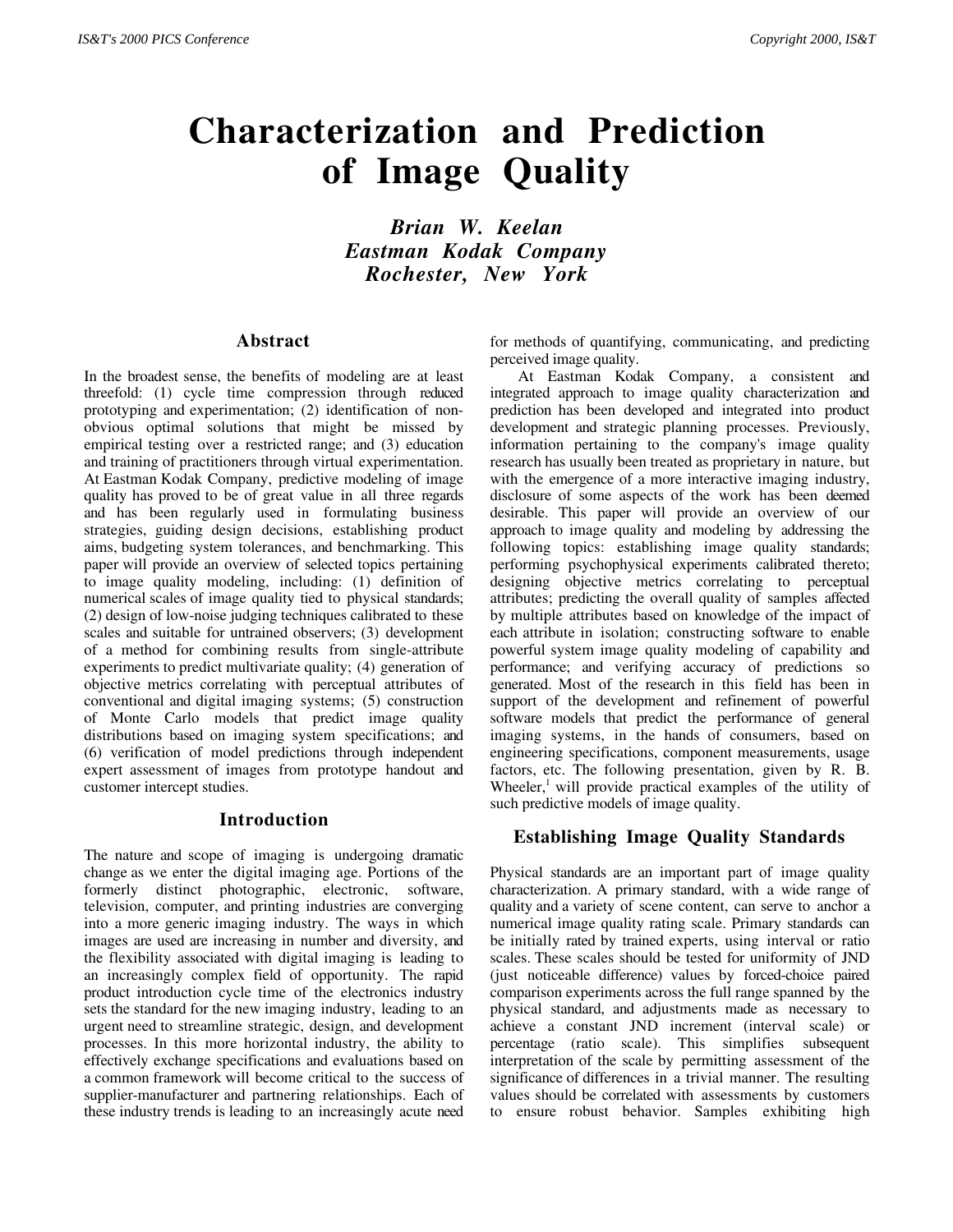variability in assessments by either trained experts or customers should be excluded. Samples falling especially far from a regression curve through the consumer vs trained expert assessment data may include attributes viewed as being of different importance to the two groups. While indicating a potential area for further research, such samples might bias assessments made against the standard, and so should be eliminated if possible.

Primary and secondary standards may be either univariate (consisting of images varying only in a single attribute) or multivariate (with quality affected by covarying attributes). Univariate standards are useful for evaluating both overall quality and the impact on quality of an individual attribute in the presence of other attributes. In addition, because their quality varies with a single attribute, generation of arbitrary quality positions through image simulation is facilitated. Secondary standards for specific purposes may be more restricted in quality range and/or scene content than primary standards, and may contain different attributes. The numerical quality ratings of images assessed against the standards should not vary systematically with the sensitivity of the observer making the assessment in most cases. Generally observers who are more sensitive will see larger quality differences between both the test samples and standards samples, which effects approximately cancel.

Once defined, the numerical image quality rating scale should be invariant with time, although the physical standards associated with the scale may need to be updated occasionally to reflect current imaging technologies and applications. In contrast, the degree of satisfaction or acceptability associated with a particular value on the rating scale will change with time because customer expectations are influenced by advances in imaging technology and changes in intended application. Because most analyses (and customer purchases) involve comparison of a pertinent reference (control) system with a test system, changes in customer expectations may be reflected in the choice of the reference system. If desired, customer expectations can be monitored periodically by category sort experiments using adjectives such as good, fair, poor, etc., or classifications such as acceptable vs unacceptable. The selection of adjectives by consumers is influenced by the samples presented (a range effect), so a representative selection of images for the application of interest should be sought.

## **Calibrated Psychophysical Experiments**

A quality ruler is a mechanism for making precise, rapid, visual assessments of quality that are calibrated against a standard scale. Quality rulers comprise a series of images of known quality that vary systematically, usually in a single perceptual attribute. The images are spaced by one to several JNDs and usually span a wide range of quality. The viewing conditions associated with the quality ruler must be constrained so that the quality calibration is not compromised. For example, if the ruler samples vary in image structure (e.g., sharpness or noisiness), the viewing distance must be fixed. Quality rulers may be organized in sets with each ruler depicting a different scene, which is individually calibrated for quality. The scenes should span a suitable range of subject matter and image characteristics. The attribute varying in a quality ruler ideally should be capable of strongly influencing quality; should not possess high observer or scene variability; and should be correlated strongly with routinely available objective measurements. One result of a quality ruler experiment is that the samples assessed constitute a set of derived (secondary) standards. These may, in turn, be assembled as new quality rulers.



*Figure 1. Hardcopy Quality Ruler*

One implementation of a quality ruler that we have used extensively involves a sliding ruler with slots for reflection prints, allowing the test sample and a particular ruler print to be compared while adjacent to each other, in the same lighting and at the same viewing distance, without the observer moving (excluding using his or her hands to slide the ruler). Figure 1 shows a hardcopy quality ruler setup. The test image (above) is compared to the ruler, which slides in a Teflon track so that the image being compared to the test sample can be set directly below it. Viewing distance is controlled by a padded headrest. Lighting is at approximately 45-degree incidence and viewing is normal to the image. The black cloth reduces stray light, as does the dark lab coat worn by the observer.

Another implementation of a quality ruler that we use particularly for studies of color and tone reproduction involves two matched high-quality monitors. The observer indicates which of a pair of images (one test image and one ruler image) is higher in quality, and software selects a new ruler image to be displayed depending on the answer given, so as to converge on the ruler position of equivalency.

In addition to being used to determine overall quality, quality rulers may be used to reliably assess the attribute represented in the ruler. For example, if a quality ruler is based on variations of noise, it is also an effective tool in assessing the noise level in images. This is often helpful in separating multivariate phenomena. When using a quality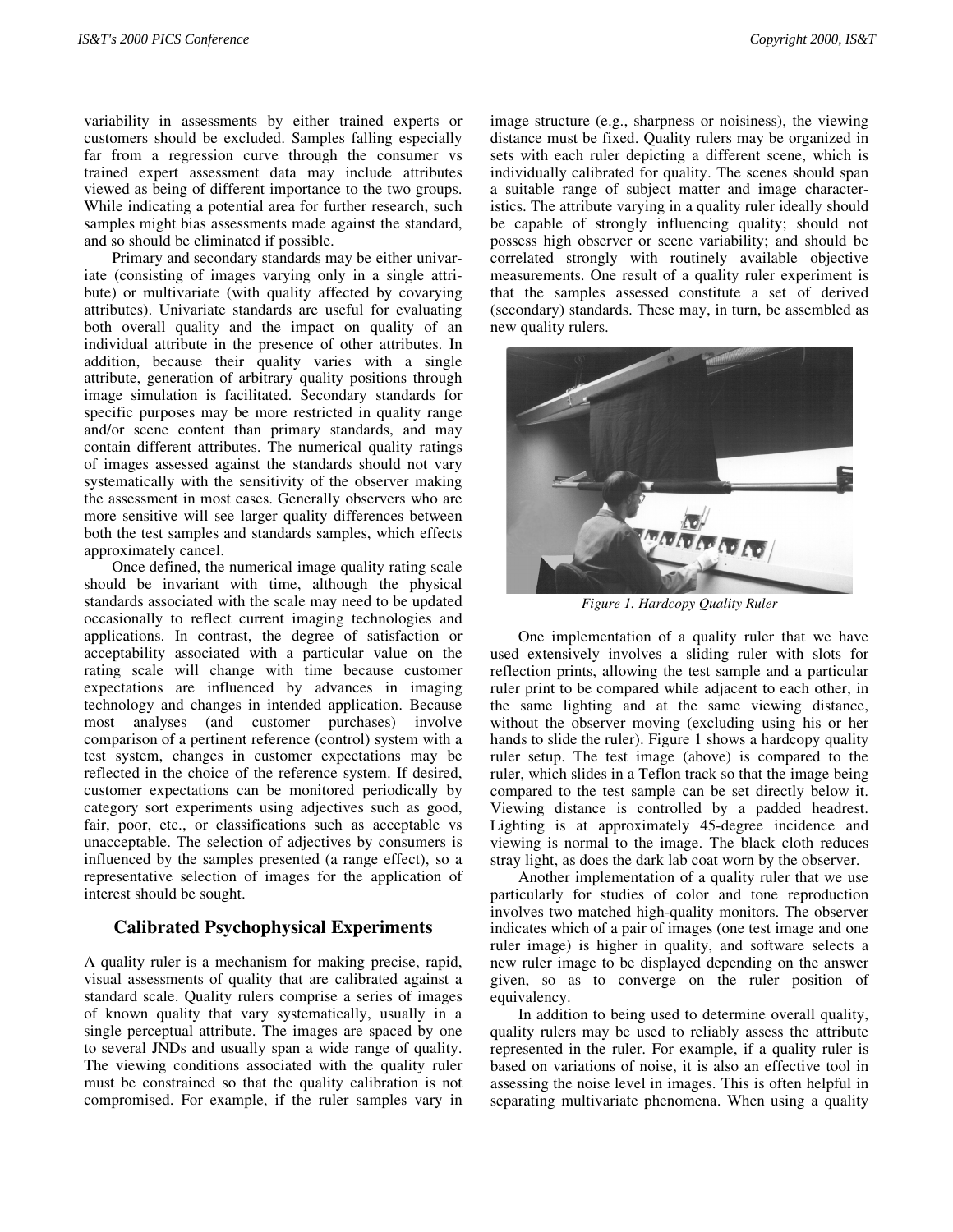ruler to evaluate the single attribute varying in the ruler, the task involves selective appearance matching. This is in marked contrast to the case in which overall quality is assessed, where it is critical that observers avoid simply matching appearance, and instead try to evaluate each image based on its merits. Although in research applications we normally produce test samples that match the quality rulers in scene content through digital image simulation, surprisingly, the quality rulers have been found to work equally well in evaluating images with different scene content.

The RMS (root mean square) uncertainty in a single quality ruler assessment (one observer rating one sample) is estimated to be about 2.5 JNDs, compared to a theoretical minimum of one JND. Limited data indicates higher values for magnitude estimation (ca. 4 JNDs) and category sort (ca. 8 JNDs), as might be expected based on the number of reference samples provided (many in a quality ruler, usually one in magnitude estimation, and zero in category sort). From the 2.5 JND single-assessment RMS error value, estimates of precision of the mean may be made for pooled data from different numbers of observers and scenes. For example, if 6 assessments are pooled, the standard error of the mean would be approximately  $2.5/\sqrt{6}$  = 1.0 JNDs. Typical quality ruler assessment times are about two images per minute (compared to 4 per minute for category sort and an intermediate number for magnitude estimation), with about 85% of observers falling within 30% of the mean figure.

#### **Design of Objective Metrics**

One of the primary reasons for doing calibrated psychophysical testing is to facilitate generation and verification of objective metrics that strongly correlate with an attribute's impact on quality. When such a metric is successfully derived, it allows replacement of perceptual assessments by predictive analysis, which is usually faster, less expensive, and more robust because it is based on calibrated data from many observers and scenes. Objective metrics should be designed in a fashion that is perceptually relevant (as opposed to simply being a mathematical fit) to improve the likelihood that extrapolated behavior will be accurate. They should be verified for a range of practical and limiting cases so that failure modes can be identified and perhaps reduced through refinement of the metric. Where possible, objective metrics should be defined in a fashion that they can be computed from standardized measurements of a test target that can be propagated through the system. It is also very helpful when objective metrics can be readily calculated from engineering design parameters. In rare cases an engineering parameter itself may be a useful objective metric, but typically they are only one contributing factor among many, and so overall image quality may not even be monotonically related to them in some cases of practical interest. A classic example of a very incomplete descriptor of any perceptual attribute is device resolution.

We have been able to relate observed quality loss in JNDs to a number of objective metrics using a single, threeparameter equation. For simplicity, consider the case of an image artifact (although cases involving preference, such as color reproduction, can also be treated with this equation). It is assumed that below a certain threshold the defect is undetectable and does not affect quality; and that, well above threshold, the JND increment (the difference in objective metric values needed to produce a stimulus difference of one JND) approaches a constant. The latter condition is desirable because it makes the objective metric more easily interpretable, and improves the robustness of extrapolations (because they are based on straight lines). We often find that metrics expressed in terms of "linear" quantities must be logarithmically transformed to meet this criterion, as might be expected based on the Fechner-Weber Law. Thus, the JND increment is constant well above threshold but diverges at threshold, beyond which infinitely large reductions in objective metric yield no further change in quality loss because the artifact is already subthreshold. A simple hyperbolic transitional behavior between these two regimes is assumed:

$$
\frac{dO}{dQ} = \Delta O_{\infty} + \frac{R_t}{O - O_t}
$$

where  $Q$  is quality in JNDs,  $O$  is the objective metric,  $O_t$  is its value at threshold,  $\Delta O_{\infty}$  is the asymptotic JND increment, and  $R_t$  is a curvature parameter that affects how quickly the transition is made between subthreshold and asymptotic behavior. Integrating  $dQ/dO$  from  $O_t$  to a given value *O* yields the total quality loss at *O*:

$$
\Delta Q(O) = \frac{R_t}{\Delta O_\infty^2} \ln(1 + \frac{\Delta O_\infty(O - O_t)}{R_t}) - \frac{O - O_t}{\Delta O_\infty} \tag{1}
$$

with the sign convention that quality loss is negative. It may be shown that the curvature parameter  $R_t$  is the radius of curvature at threshold. An example of the application of this equation is given in the following section.

#### **An Example of an Objective Metric**

In this section, the artifact of misregistration is used to provide an example of objective metric design. Misregistration is a spatial shift between color records of an image, as can be seen in extreme form in Sunday comics, where the colors do not match up with the outlines drawn by the cartoonist. First, a trial objective metric is proposed. In this case each color record has an associated weight (the sum of the weights being normalized to unity), and treating these weights as if they were masses, a visual "center of gravity" of the color records, is determined from their relative displacements.

$$
x_c = \sum_i w_i x_i
$$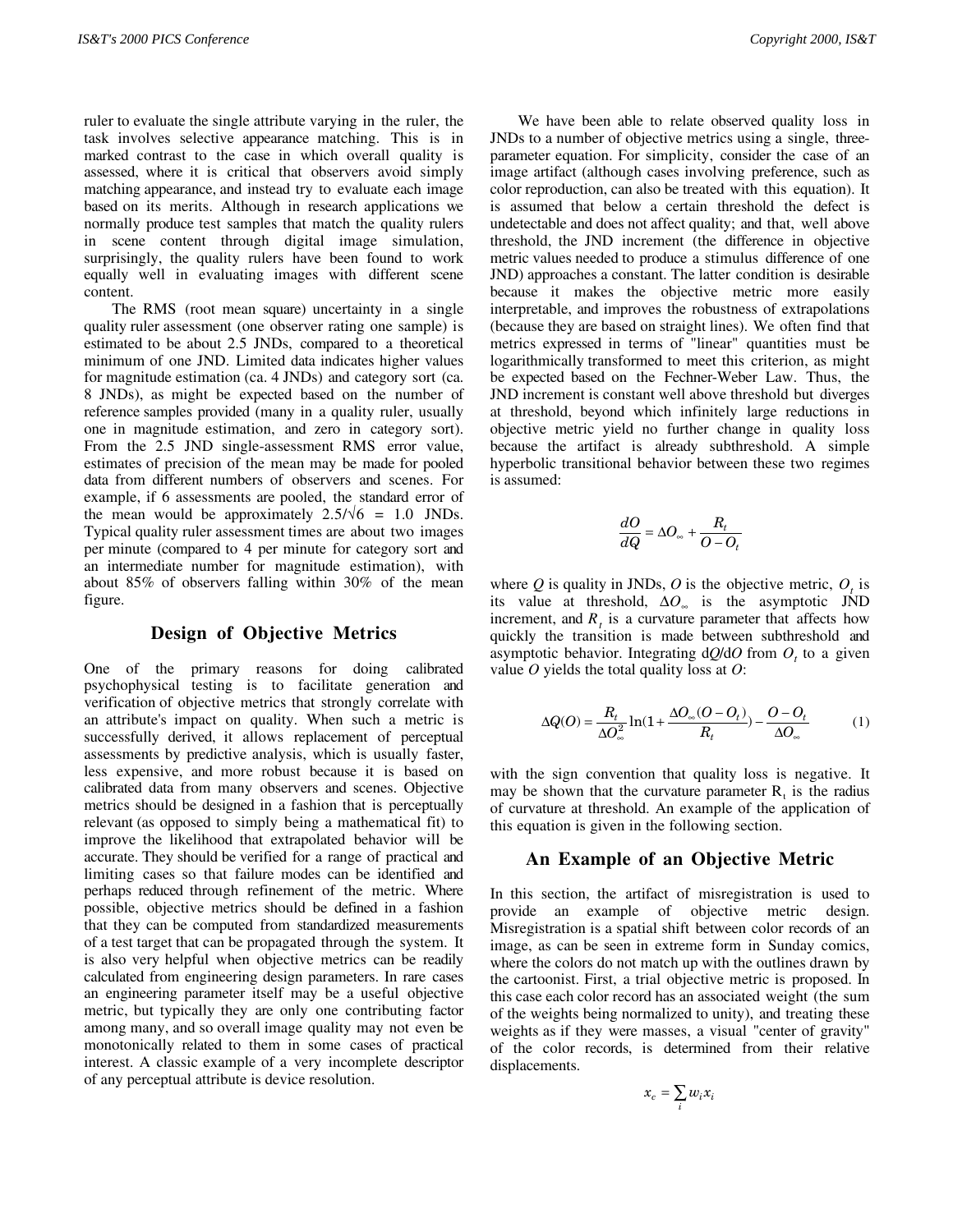where *x* is an arbitrary coordinate, *w* is a weight, and *i* a color record index. A similar equation applies for the orthogonal y-coordinate. Next, a "moment of inertia" about that center is computed.

$$
d_i^2 = (x_i - x_c)^2 + (y_i - y_c)^2
$$

$$
O^2 = \sum_i w_i d_i^2
$$

The square root of this quantity, which is essentially a visual RMS error term, is converted to angular subtense at the eye, to approximately generalize the metric for viewing distances different from that studied.

Figure 2 shows quality loss against this objective metric of visual RMS misregistration subtense in arcseconds, from the results of a quality ruler experiment. The regression, based on Eq. 1, was computed using samples with different degrees of green record shift (circles). It is usually not too hard to find an objective metric that varies monotonically with quality loss for a magnitude series; the challenge is in predicting what will happen when variations of a fundamentally different nature are made. For example, what quality loss would be expected if different color records were shifted, or multiple records were shifted in different relative directions? Such data are also shown in this figure, and all lie within or close to the 95% regression confidence limits, and within one JND of the prediction, indicating good performance of the objective metric.



*Figure 2. Quality Loss vs Misregistration Metric*

Regressions for different subsets of observer sensitivity and scene susceptibility are useful in Monte Carlo calculations of system performance, as discussed later, as

well as being helpful in making application-specific predictions. Figure 3 compares results for three different observer/scene subsets (full/full, more sensitive 50%/most susceptible 25%, and less sensitive 50%/least susceptible 25%). This level of variability is somewhat lower than we have observed for most image artifacts.

The primary use of objective metrics in our work has been to facilitate predictive system modeling of quality distributions that would be produced by various systems. However, objective metrics can also be useful in product literature, patent applications, etc. When benchmarking one component in a system, it is often helpful to fix the characteristics of the remainder of the system into one of a few representative positions, so that the resulting objective metric measures the component's performance in typical systems. These standardized metric values can be tracked over time to measure technological advance in a perceptually relevant fashion.



*Figure 3. Observer and Scene Sensitivity Variations*

# **Prediction of Multivariate Image Quality**

It is not, in general, feasible to perform factorial experiments that fully map out the dependence of quality on different aspects of a pictorial imaging system. An approach referred to as the multivariate formalism allows this situation to be simplified, and has proven to be very reliable. This approach greatly facilitates the construction of predictive models of image quality. A set of seemingly distinct perceptual attributes (e.g., sharpness, noisiness, etc.) that span the quality variations of interest are identified. The dependence of overall quality on each attribute, varied one at a time, is determined. The results are expressed in terms of JNDs of quality change. Where feasible, the quality changes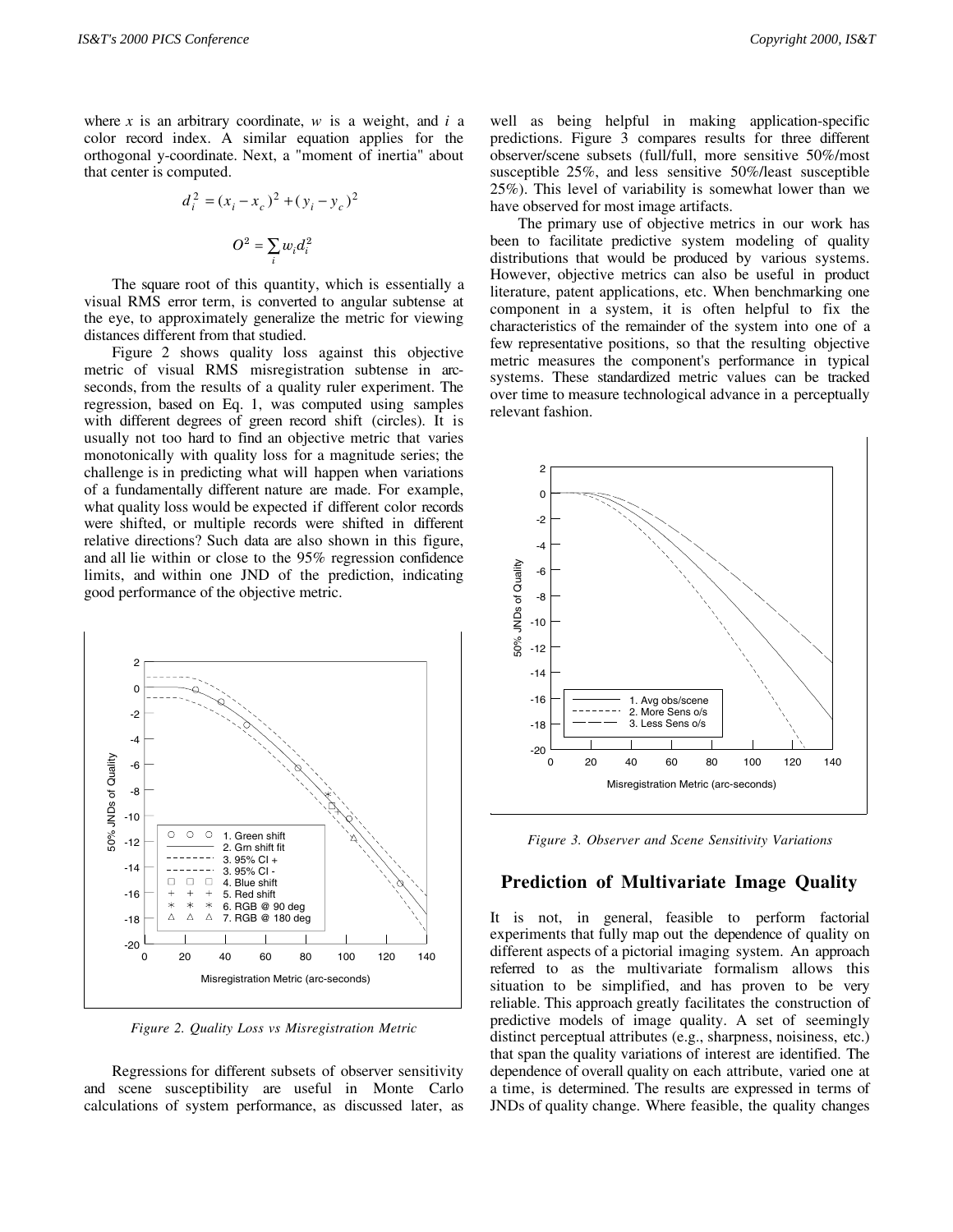are related to correlating objective metrics. Once the effect of each attribute alone is known, a variable exponent Minkowski metric is applied to predict the impact on overall quality of all the attributes in combination.

$$
\Delta Q = (\sum_i \Delta Q_i^{\varepsilon})^{1/\varepsilon}
$$

The functional form of  $\varepsilon$  is chosen such that  $\varepsilon$  decreases and approaches unity as the  $\Delta Q_i$  tend to zero. Consequently, this equation has the property that for small quality changes, the changes in JNDs are approximately additive, but when large quality changes are involved, the larger individual contributors dominate. This leads to the result that, if one problem is serious, fixing a minor problem will not significantly improve overall quality.



*Figure 4. Predicted vs Measured Multivariate Image Quality*

In Figure 4, data from an experiment widely covarying sharpness and noise are fit using a variable exponent Minkowski relationship involving only two degrees of freedom. The solid line is the line of equality; points above the line represent overpredictions of quality loss, those below underpredictions. This test spans the range from subthreshold noise and excellent sharpness to approximately 20 JNDs of quality loss, corresponding to a "poor" image. This relationship, with the same values of the two fit parameters and no new degrees of freedom, has been successfully used to predict the results of other experiments involving different attributes, and appears to be quite general in nature. The expression of the effect of each contributing attribute in terms of the universal units of JNDs of overall quality, thereby permitting a single law of combination to be written for most attributes, is a key step in this multivariate formalism.

To apply this multivariate formalism, it is not necessary to construct a scale of the attribute itself (e.g., a scale of sharpness, as opposed to quality because of sharpness). Occasionally, such information is useful, e.g., in advertising claims, or in psychophysical research regarding the perceptual nature of an artifact. In the cases of sharpness and noise, where such scales have been determined, the stimulus change required to produce a JND in a single attribute averages about half as large as that needed to produce a JND of overall quality.

Sometimes, the presence of one attribute significantly affects the perception of another attribute. For example, the presence of noise can mask (reduce the visibility of) artifacts that involve extended patterns, by visually breaking up the regularity of the defects. In such cases, samples containing varying degrees of both the affected and affecting attributes may be assessed to build an interaction model that permits prediction of attribute JNDs in the presence of other attributes.

#### **Constructing System Modeling Software**

Key aspects of imaging system models are methods for propagation of important quantities such as tone and color, MTF, and NPS from the original scene to the final viewed reproduction. Propagation of tone and color is based on sensitometry or digital transforms, with interactions between color channels (including chemical interimage effects) handled via equivalent matrixing or three-dimensional lookup tables. Propagation of MTF is usually via a linear systems approximation. Despite the fact that the assumptions underlying this theory are routinely violated to an easily measured degree by individual components of a system, the predictions made for full imaging systems are remarkably good. In some instances, the utility of this approach can be extended by empirical measurement or analysis guidelines. Extension of the standard approach to describe color systems, with channels interactions described by matrixing, is feasible.

Propagation of NPS is usually via the Doerner Equation,<sup>2</sup> extended to color systems via matrixing. Noise propagation depends on MTF and tone scale propagation as well, and so provides a very rigorous test of system models. Figure 5 compares print grain index<sup>3</sup> (a logarithmic visual RMS granularity metric) measured by reflection microdensitometry with predicted values for negative film printed optically onto color paper. The data spans the range from near-threshold noise to that encountered in enlargements from high-speed film. The predictions are based on first principles analytical modeling using component data such as film granularity, sensitometry, and dye set spectra; paper spectral sensitivity, dye set, MTF and granularity; printing lens MTF; and printing and viewing illuminants. The agreement between predicted and measured values is excellent, with the largest errors being on the order of one 50% JND of quality.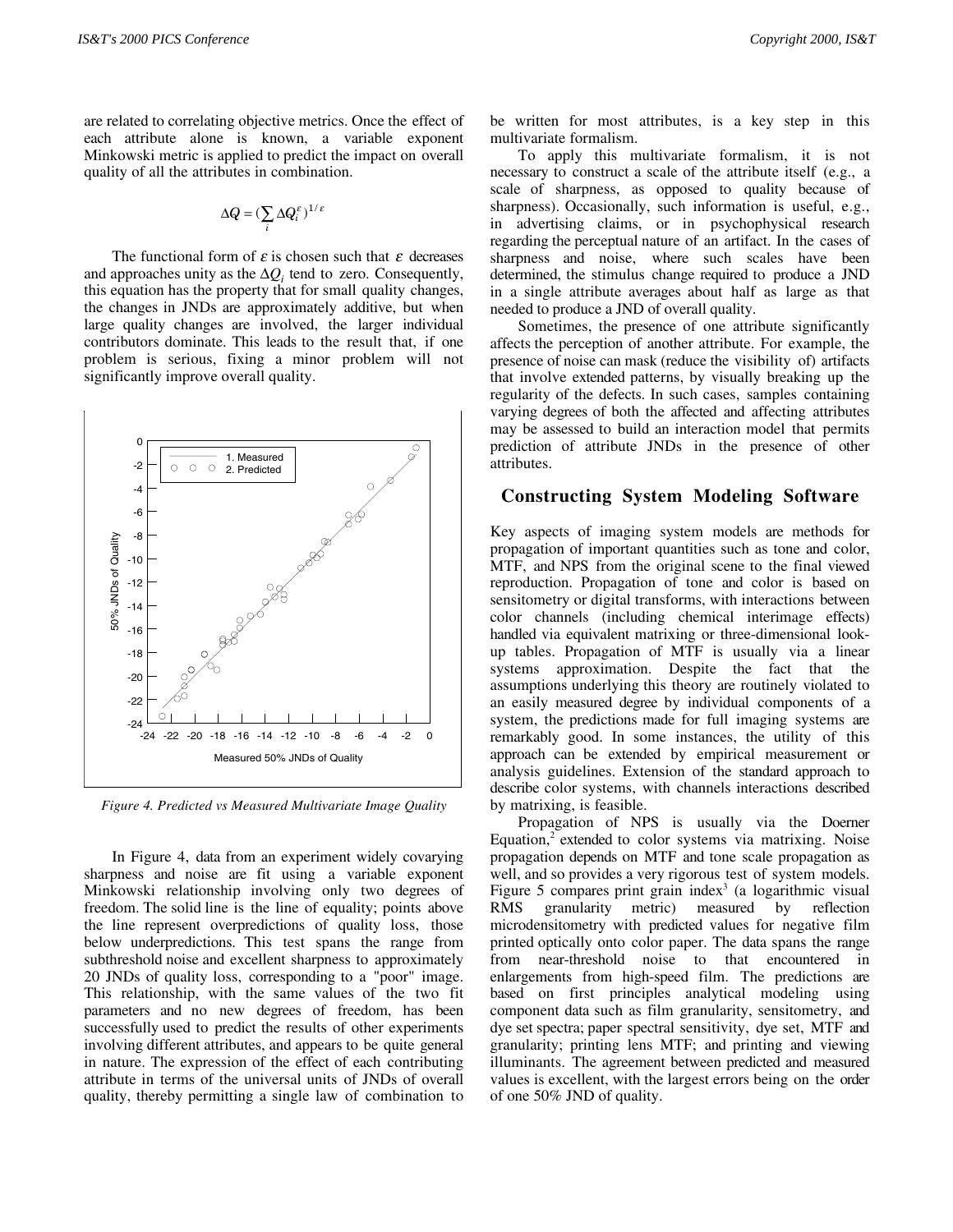

*Figure 5. Predicted vs Measured Print Grain Index*

To predict final image perception, colorimetric quantities, MTF and NPS are combined with visual models of varying complexity to yield objective metrics characterizing an array of image quality attributes. The prediction of system performance requires the merging of capability models with Monte Carlo techniques and availability of relevant variability data. Examples of the practical application of capability and performance modeling will be discussed in the following presentation.<sup>1</sup>

We have incorporated our image quality modeling capabilities into a single, unified software package. A graphical interface allows the user to construct a block diagram of their system. Each component icon has associated data entry screens, which are modified in real-time in accordance with the other components in the system and their specified characteristics. The user entries are extensively audited for validity so that nearly all invocations of the computational engine result in successful calculations. There is detailed on-line help with both information on use of the software and literature citations. The software is linked directly to a database of measurements that have been carried out in accordance with welldocumented protocols. In addition, numerous built-in calculations permit estimates of measured quantities from a small number of engineering design parameters. For example, the MTF of a monitor having a good compromise between sharpness and raster line visibility can be readily estimated from the monitor pixel pitch. Such parametric calculations are extremely valuable early in product design for setting specifications, and also are helpful when carrying out more general analyses, such as for strategic planning.

# **Verification of Modeling**

The Advanced Photo System design and development were strongly influenced by system modeling, which plays an especially important role when working with partners, or when creating a system spanning many suppliers, both of which were applicable in this case. This system presented a particularly rigorous test of the validity of the image quality modeling because nearly every aspect of the system differed from that of its predecessors. The films, format size, cameras, magnetically encoded information, printer lenses, printing magnifications, and print sizes all departed substantially from existing photographic systems. Several perceptual effects needed to be accurately modeled to predict the perceived quality of panoramic prints because of their high aspect ratio. Panoramic prints are made at about  $2.5\times$ higher magnification than standard 4R prints from 35-mm format, leading to lower sharpness and higher noise. However, these factors are partially offset by the longer viewing distances and higher intrinsic quality associated with larger images.



*Figure 6. Predicted vs Measured Image Quality Distribution*

Once the system was developed, large customer intercept surveys were performed, allowing verification of modeling predictions. Figure 6 compares the quality distribution of 8500 consumer images, evaluated against physical standards by trained experts, with the distribution predicted by our modeling at the time of product design. The x-axis is quality in JNDs, with higher quality to the right, and the y-axis cumulative frequency, i.e., the fraction of images having quality less than or equal to x. The modeling predictions are in terms of the same standard scale of quality as represented by the physical standards, so there are no